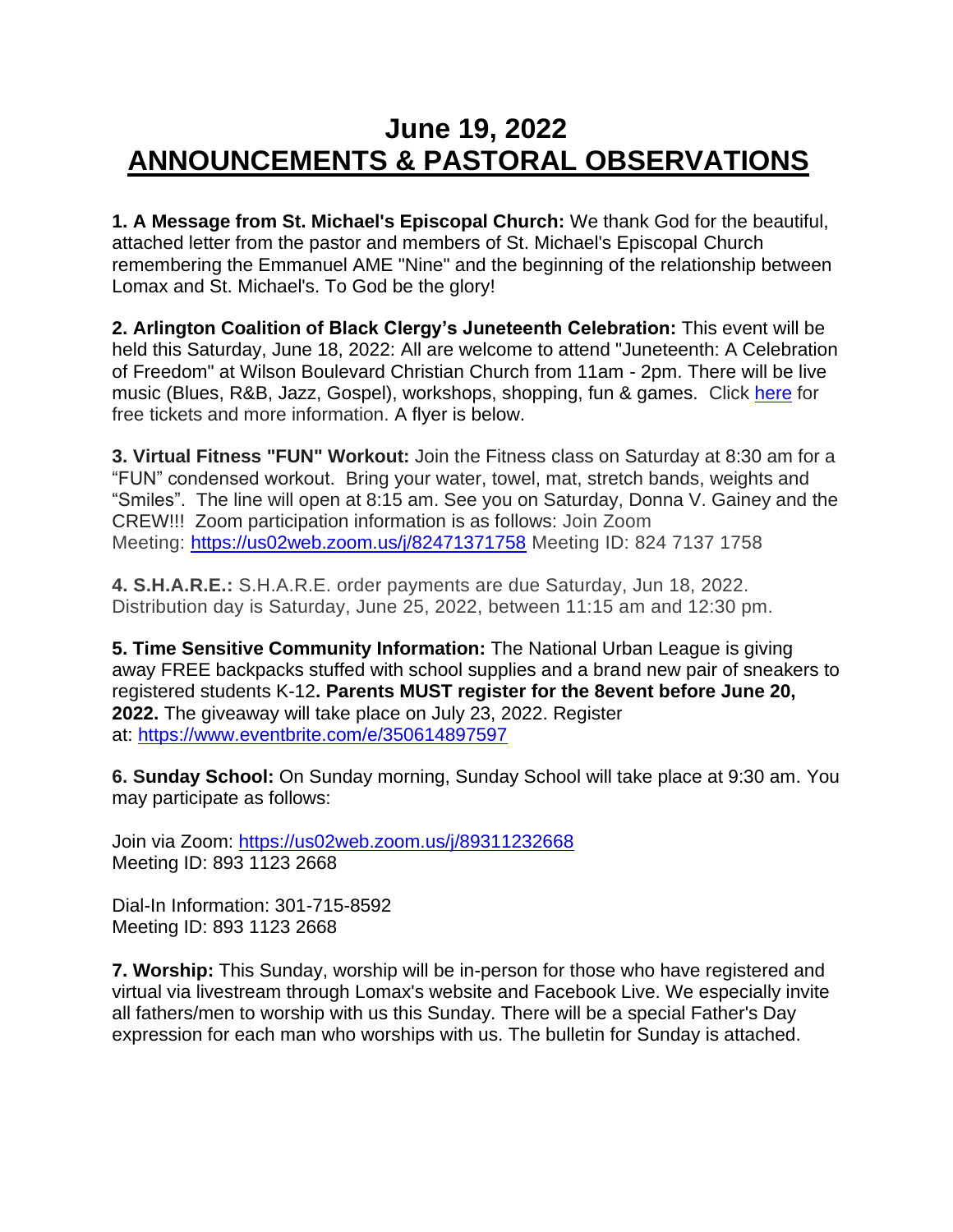**8. Intercessory Prayer:** Intercessory Prayer will continue on Tuesday at 6:30 am. Here is the Zoom information to Participate:

Join via Zoom: [https://us02web.zoom.us/j/86028580752](https://nam12.safelinks.protection.outlook.com/?url=https%3A%2F%2Fus02web.zoom.us%2Fj%2F86028580752&data=05%7C01%7C%7Cb368564943ea49a0d25608da4b254deb%7C84df9e7fe9f640afb435aaaaaaaaaaaa%7C1%7C0%7C637904921050436834%7CUnknown%7CTWFpbGZsb3d8eyJWIjoiMC4wLjAwMDAiLCJQIjoiV2luMzIiLCJBTiI6Ik1haWwiLCJXVCI6Mn0%3D%7C3000%7C%7C%7C&sdata=%2BYpf6RVIREcMg6no7b%2FtUYcrmw62DH6n1VEhRHkQgc0%3D&reserved=0) Meeting ID: 860 2858 0752

Dial-In Information: 301-715-8592 Meeting ID: 860 2858 0752

**9. Bible Study:** Bible study will take place on Wednesday, June 22, 2022. We will continue with our current Bible Study series entitled "Got Questions?" and focus on contemporary issues and/or questions that you may have about life situations and what the Bible has to say about them. Please feel free to submit a topic to Pastor Nelson directly via his email address, [avnelsonlaw@msn.com.](mailto:avnelsonlaw@msn.com) Zoom participation information will be sent out on Tuesday.

**10. Lomax Health Unit Symposium:** Lomax's Health Unit is sponsoring a virtual Men's Health Month Symposium on Saturday, June 25, 2022, from 9-11 am. An updated flyer is below. Please encourage all men that you know to participate.

**11. Post-Father's Day Celebration:** The Women's Ministry is sponsoring a Post-Father's Day Celebration on Saturday, June 25, 2022, from 1-3 pm. **Each father/man is invited to have a free car wash, get a bite to eat, and fellowship with your brothers in Christ.** This will take place in the handicapped parking lot area at Lomax. To get your car washed, please sign-up for a car wash time using the following link: [https://www.signupgenius.com/go/4090B45AEAB2BA02-lomax.](https://nam12.safelinks.protection.outlook.com/?url=https%3A%2F%2Fwww.signupgenius.com%2Fgo%2F4090B45AEAB2BA02-lomax&data=05%7C01%7C%7C4348124066434a9db84a08da509a7663%7C84df9e7fe9f640afb435aaaaaaaaaaaa%7C1%7C0%7C637910921580563103%7CUnknown%7CTWFpbGZsb3d8eyJWIjoiMC4wLjAwMDAiLCJQIjoiV2luMzIiLCJBTiI6Ik1haWwiLCJXVCI6Mn0%3D%7C3000%7C%7C%7C&sdata=rtzi76vt%2FOdNECC3Qg6xSwTgrI0AK3oq%2FS0XbxO7Jqs%3D&reserved=0) We are thankful to Lomax's Youth Group, Next Gen, for agreeing to do the actual car washing.

**12. An Important Invitation from Lomax's Usher Board:** Have you ever wondered how to be in service to GOD and our church? Why not join the Usher Board? The Usher Board is seeking new members to be doorkeepers in the kingdom of GOD. We welcome anyone with a caring spirit to meet and greet members/visitors during church services. Ushering one Sunday a month for a couple hours is very rewarding and spiritually gratifying as you offer assistance to others. Please contact Lavonne Stewart (703-568-8456) or Breeana Roseboro (703-772-3560) to express your interest or ask any questions that you might have.

## **13. Lomax Organizational Meeting: Pastor Nelson will convene Lomax's 2022- 2023 Organizational Meeting on Saturday, July 9, 2022, from 10 am - 12 noon. Please save the date.**

**14. Lomax's 1st Quarterly Conference:** Presiding Elder Alvin T. Durant will hold Lomax's 1st Quarterly Conference of the 2022-2023 Conference year on July 18, 2022, at 7 pm. Please save the date. Due dates for reports will be shared during the week.